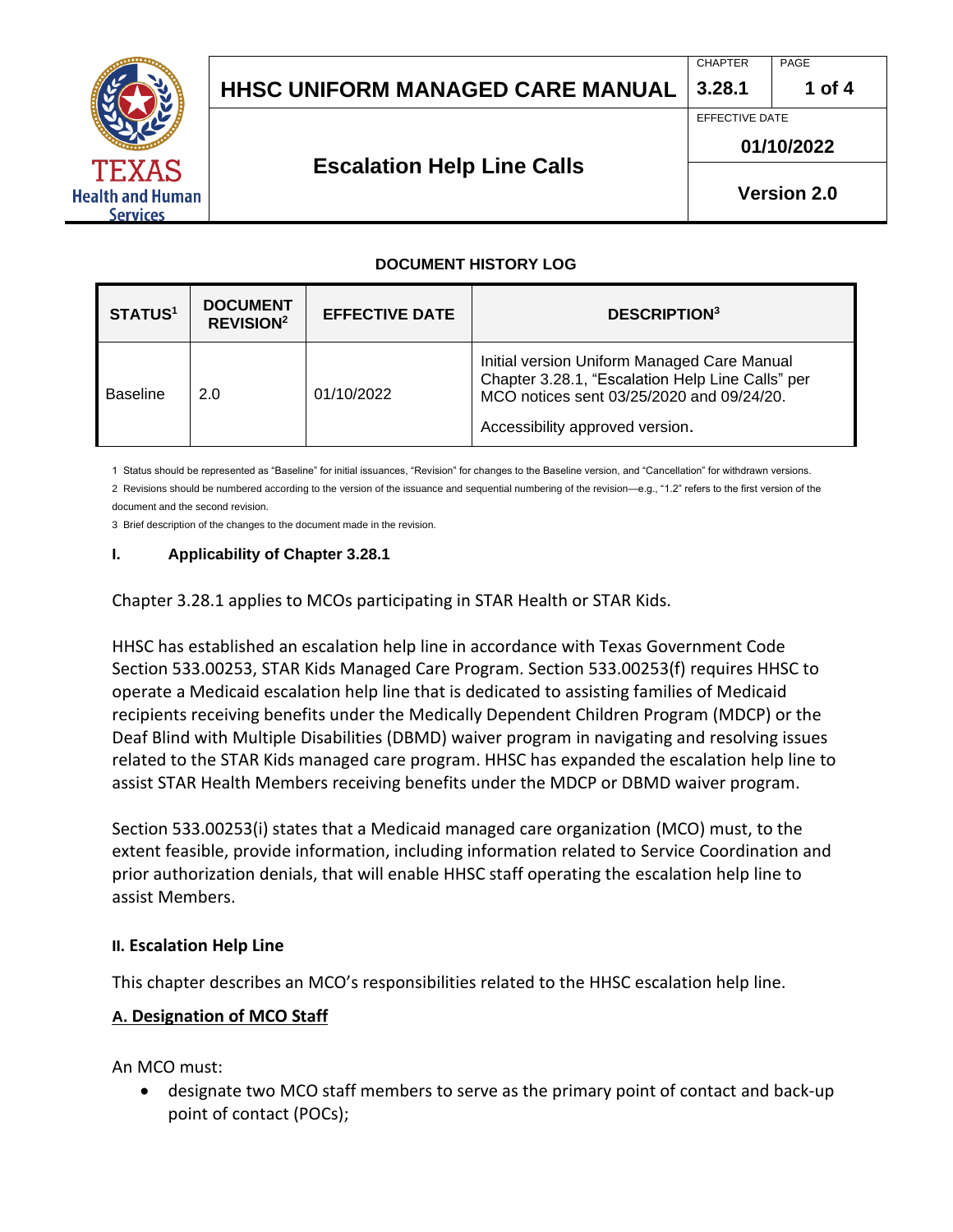

- enter the names, phone numbers, and email addresses of the POCs in the TexConnect portal by selecting "MDCP-DBMD escalation help line";
- Email the names, phone numbers, and email addresses of the POCS to [MDCP\\_DBMD\\_Escalation@hhsc.state.tx.us.](mailto:MDCP_DBMD_Escalation@hhsc.state.tx.us)
- ensure that a POC responds to all telephone calls or emails from an HHSC staff member operating the escalation help line as required by this chapter; and
- authorize the POCs to take action to resolve issues identified by HHSC staff operating the escalation help line.

#### **B. Time to Respond to HHSC Staff Operating the Escalation Help Line**

The POC must respond by email to [MDCP\\_DBMD\\_Escalation@hhsc.state.tx.us](mailto:MDCP_DBMD_Escalation@hhsc.state.tx.us) acknowledging receipt of an HHSC voicemail or email within one hour of the voicemail or email being sent.

If an HHSC staff member requests information from the POC, the POC must provide information that is responsive to the request by 5:00 p.m. on the first Business Day after the HHSC staff member's request. If the POC will not have the requested information by the 5:00 p.m. deadline, the POC must, by 2:00 p.m. that day, ask HHSC staff operating the escalation help line for an extension to obtain the information. MCOs must submit an extension request by email to [MDCP\\_DBMD\\_Escalation@hhsc.state.tx.us](mailto:MDCP_DBMD_Escalation@hhsc.state.tx.us). The POC must provide the reason the extension is needed. HHSC has sole discretion to grant extensions.

If the HHSC staff person requests resolution of an issue, the POC must provide to HHSC, by 5:00 p.m. on the first Business Day after the HHSC staff member telephoned or emailed, a response explaining:

- how the MCO has resolved the issue; or
- how and by what date the MCO will resolve the issue.

If the MCO has not resolved the issue by 5:00 p.m., the POC must provide a final response to HHSC describing how the issue was resolved within one Business Day after resolution.

#### **C. Responding to an HHSC Staff Member**

When responding to an HHSC staff member operating the escalation help line, a POC must:

respond by secure email;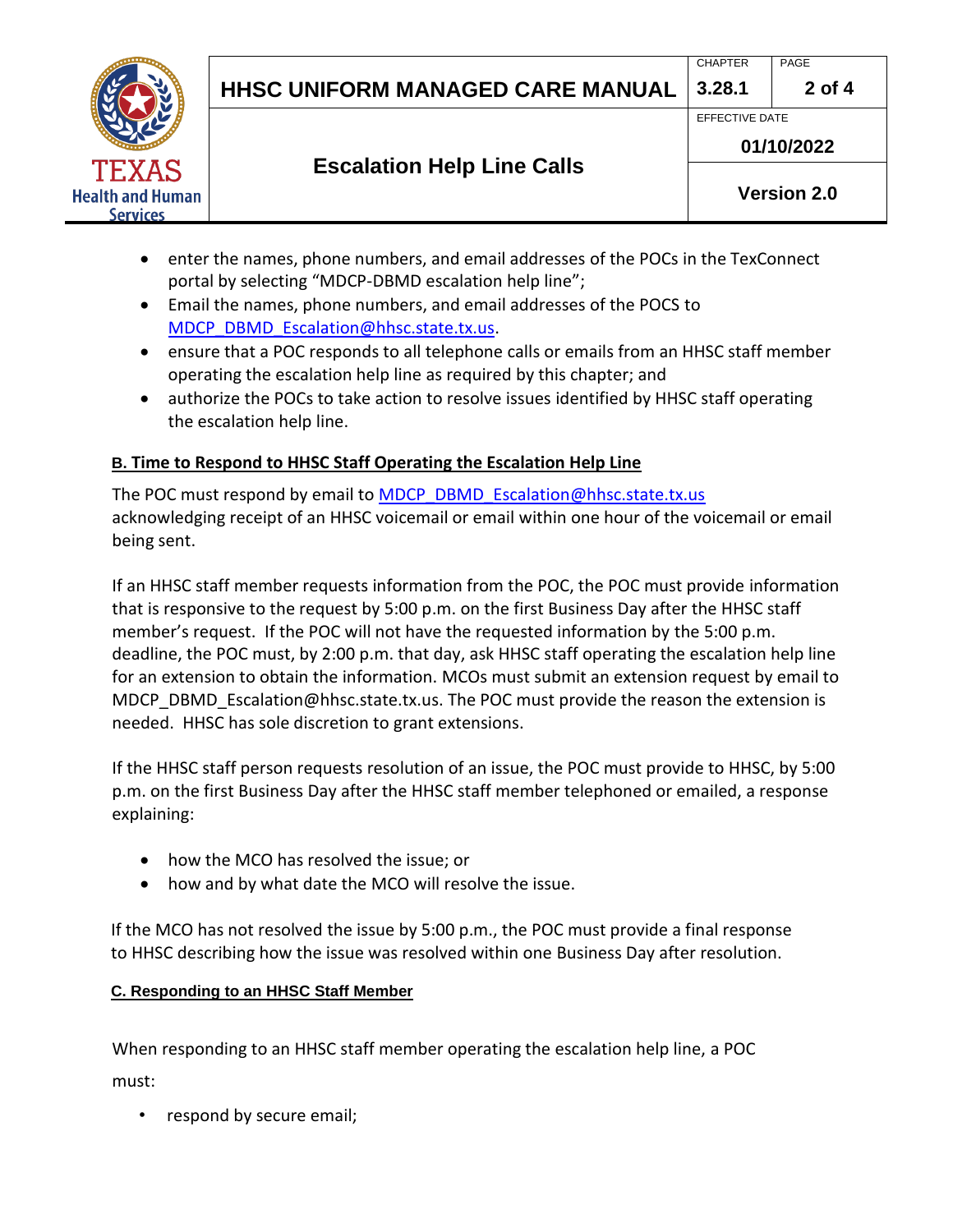

CHAPTER PAGE



## **Escalation Help Line Calls**

**01/10/2022**

**Version 2.0**

- provide information that is requested, including information regarding Service Coordination and prior authorization denials;
- if attempting to resolve an issue:
	- o restate and address all issues identified in the HHSC staff member's communication;
	- o state whether the issue affects multiple STAR Kids or STAR Health Members or providers and, if so, state the estimated number of Members or providers affected;
	- $\circ$  if applicable, include a list of providers with name and assumed name, National Provider Identifier (NPI), Texas Provider Identifier (TPI), Atypical Provider Identification (API), and contact information;
	- o describe any communications with a Member or Member's representative in chronological order, and include the date, and the name, title, and phone number of the MCO representative (Service Coordinator, Member advocate, etc.) who had the communication;
	- o when an issue is resolved, describe how the MCO resolved the issue and the date it was resolved;
	- o if an issue is not resolved, describe the plan to resolve the complaint and the expected resolution date; and
	- o explain the steps the MCO will take to ensure that the issue will not occur again.

### **E. Responding to a Member**

- Unless otherwise directed, if an HHSC staff person operating the escalation help line requests resolution of an issue, an MCO representative must contact the Member or Member's representative to discuss the issue. When the issue is resolved, the MCO representative must notify the Member or Member's representative of the resolution by the HHSC case due date.
- If the MCO representative cannot reach the Member or Member's representative to resolve the issue by the specific due date for the HHSC assigned case, the MCO may request HHSC establish a three-way call with an HHSC staff member operating the